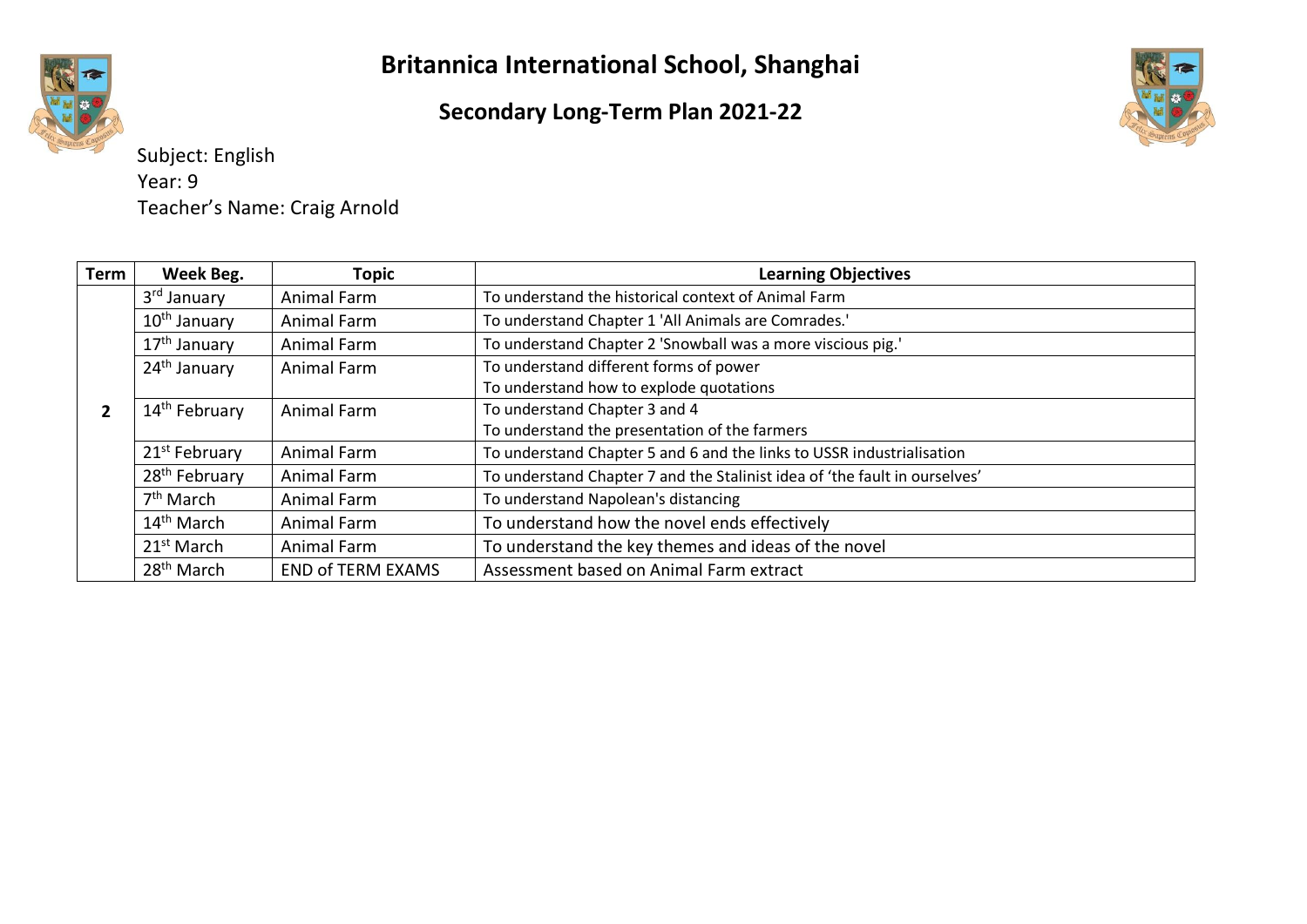

### **Secondary Long-Term Plan 2021-22**



Subject: Mathematics Year: 9 Teacher's Name: Mr Cox

| Term           | Week Beg.                 | <b>Topic</b>             | <b>Learning Objectives</b>                                                                                                                                                                                                                                                                                                                                      |
|----------------|---------------------------|--------------------------|-----------------------------------------------------------------------------------------------------------------------------------------------------------------------------------------------------------------------------------------------------------------------------------------------------------------------------------------------------------------|
|                |                           |                          | • Apply angle facts to derive results about angles and sides<br>• Create a geometrical proof                                                                                                                                                                                                                                                                    |
|                | 3 <sup>rd</sup> January   |                          | • Know the conditions for triangles to be congruent                                                                                                                                                                                                                                                                                                             |
|                |                           | Conjecturing             | • Use the conditions for congruent triangles                                                                                                                                                                                                                                                                                                                    |
|                |                           |                          | • Use congruence in geometrical proofs                                                                                                                                                                                                                                                                                                                          |
|                | 10 <sup>th</sup> January  |                          | • Solve geometrical problems involving similarity                                                                                                                                                                                                                                                                                                               |
|                |                           |                          | • Know the meaning of a Pythagorean triple                                                                                                                                                                                                                                                                                                                      |
|                |                           |                          | • Understanding and applying systematic counting                                                                                                                                                                                                                                                                                                                |
|                | 17 <sup>th</sup> January  | Combinatorics            | • Using counting by multiplying - introducing the factorial function                                                                                                                                                                                                                                                                                            |
|                |                           |                          | • Applying the Choose function to problems                                                                                                                                                                                                                                                                                                                      |
| $\overline{2}$ | 24 <sup>th</sup> January  | Review                   |                                                                                                                                                                                                                                                                                                                                                                 |
|                | 14 <sup>th</sup> February |                          | • Know circle definitions and properties, including: tangent, arc, sector and segment<br>• Calculate the arc length of a sector, including calculating exactly with multiples of $\pi$<br>• Calculate the area of a sector, including calculating exactly with multiples of $\pi$<br>• Calculate the angle of a sector when the arc length and radius are known |
|                | 21 <sup>st</sup> February | <b>Calculating Space</b> | • Calculate the surface area of a right prism<br>• Calculate the surface area of a cylinder, including calculating exactly with multiples of $\pi$<br>• Know and use Pythagoras' theorem<br>Calculate the hypotenuse of a right-angled triangle using Pythagoras' theorem in two<br>$\bullet$<br>dimensional figures                                            |
|                | 28 <sup>th</sup> February |                          | Calculate one of the shorter sides in a right-angled triangle using Pythagoras' theorem in<br>$\bullet$<br>two dimensional figures<br>• Solve problems using Pythagoras' theorem in two dimensional figures                                                                                                                                                     |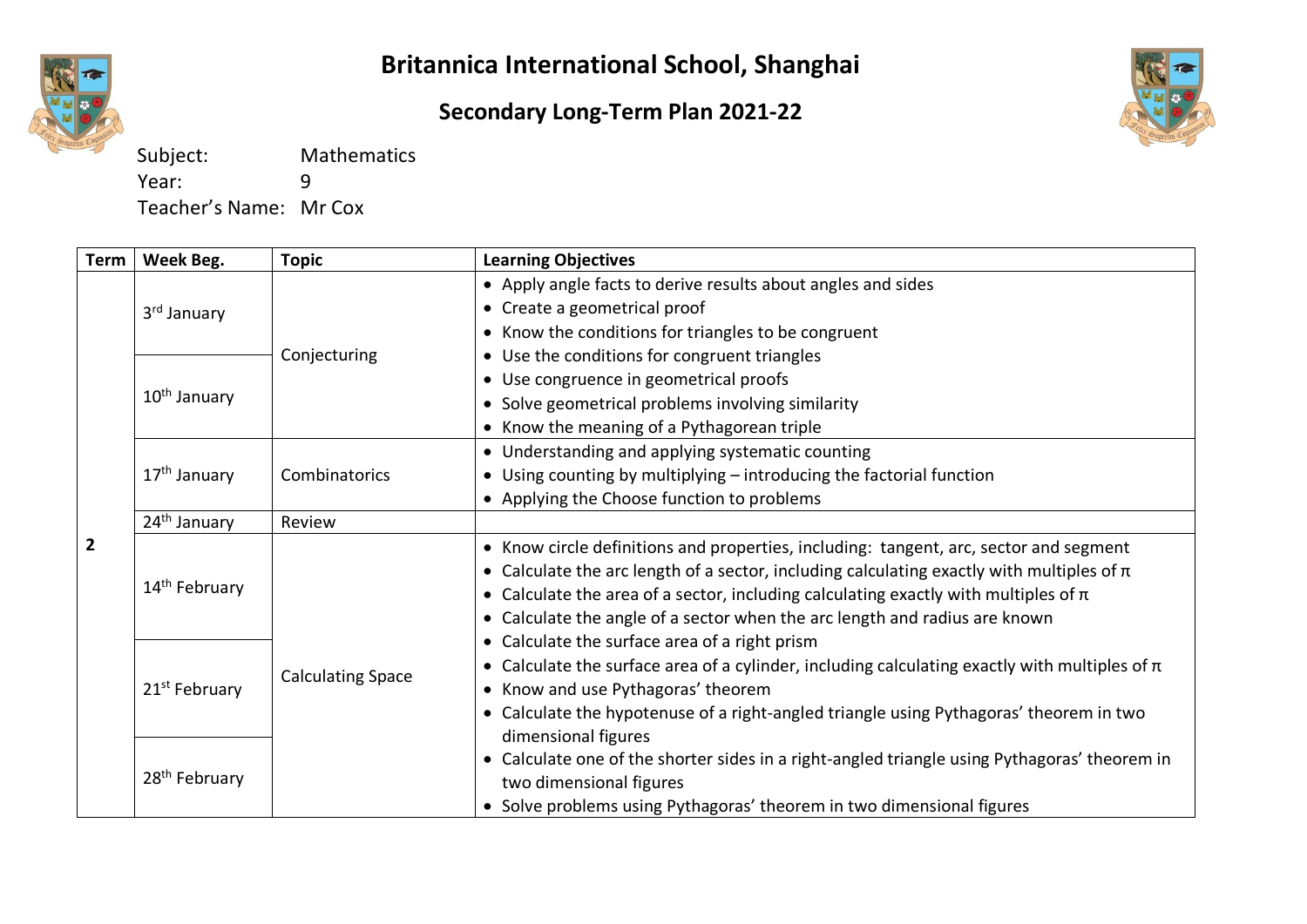

### **Secondary Long-Term Plan 2021-22**



Subject: Mathematics Year: 9 Teacher's Name: Mr Cox

|                                                                                                                                                                                                                                                                                                                                                                                                                                                                                                                                                              | • Identify and interpret gradients of linear functions algebraically |
|--------------------------------------------------------------------------------------------------------------------------------------------------------------------------------------------------------------------------------------------------------------------------------------------------------------------------------------------------------------------------------------------------------------------------------------------------------------------------------------------------------------------------------------------------------------|----------------------------------------------------------------------|
| • Identify and interpret intercepts of linear functions algebraically<br>$7th$ March<br>• Use the form $y = mx + c$ to identify parallel lines<br>• Find the equation of a line through one point with a given gradient<br>• Find the equation of a line through two given points<br>Algebraic Proficiency<br>14 <sup>th</sup> March<br>• Interpret the gradient of a straight line graph as a rate of change<br>• Plot graphs of quadratic functions<br>• Plot graphs of cubic functions<br>21 <sup>st</sup> March<br>• Plot graphs of reciprocal functions |                                                                      |
|                                                                                                                                                                                                                                                                                                                                                                                                                                                                                                                                                              |                                                                      |
|                                                                                                                                                                                                                                                                                                                                                                                                                                                                                                                                                              |                                                                      |
|                                                                                                                                                                                                                                                                                                                                                                                                                                                                                                                                                              |                                                                      |
|                                                                                                                                                                                                                                                                                                                                                                                                                                                                                                                                                              |                                                                      |
|                                                                                                                                                                                                                                                                                                                                                                                                                                                                                                                                                              |                                                                      |
|                                                                                                                                                                                                                                                                                                                                                                                                                                                                                                                                                              |                                                                      |
|                                                                                                                                                                                                                                                                                                                                                                                                                                                                                                                                                              |                                                                      |
| 28 <sup>th</sup> March                                                                                                                                                                                                                                                                                                                                                                                                                                                                                                                                       | <b>END of TERM EXAMS</b>                                             |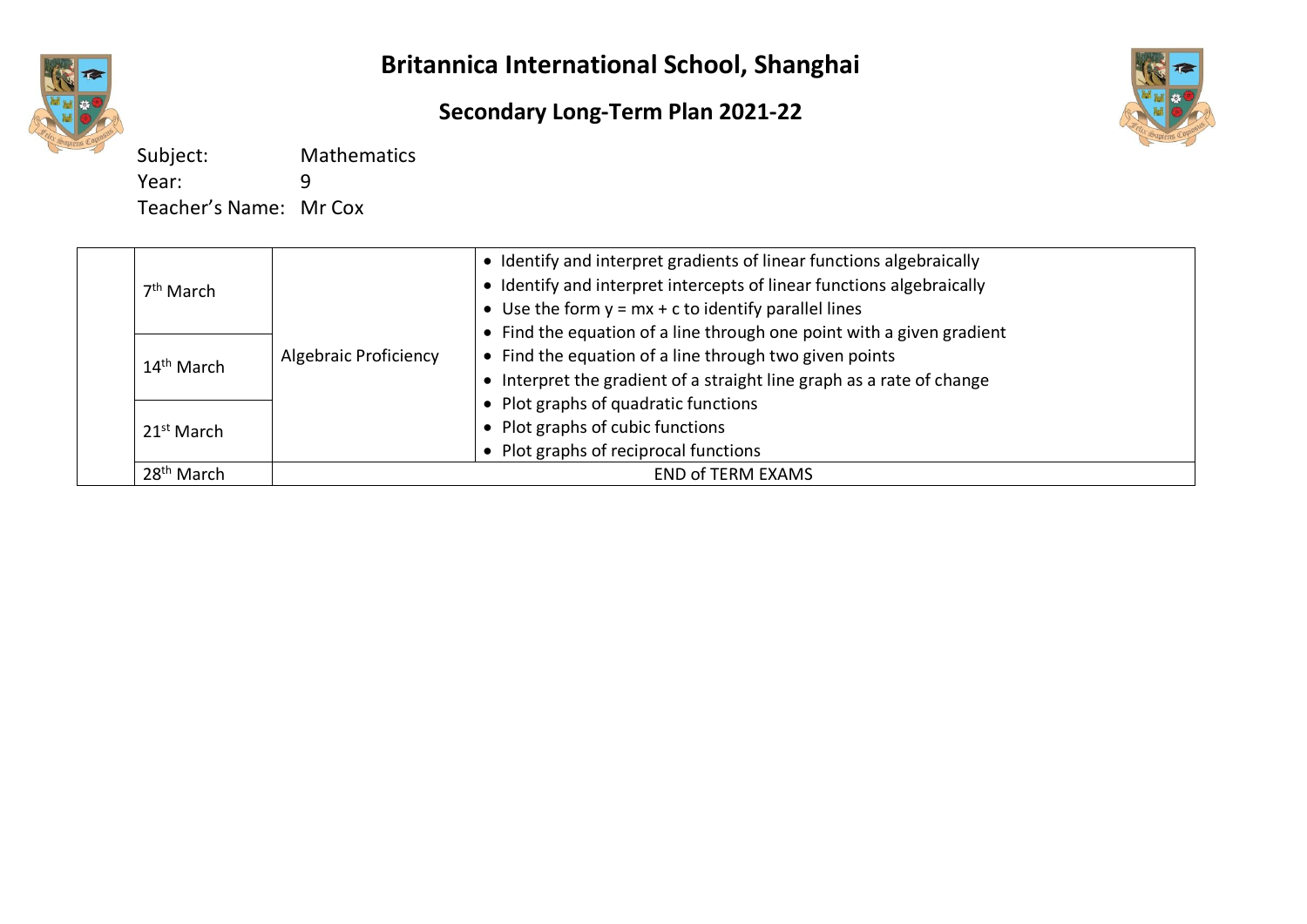**Secondary Long-Term Plan 2021-22**



Subject: Science Year: Year 9 Teacher's Name: Ian Linsell

| Term           | Week Beg.                | <b>Topic</b>                   | <b>Learning Objectives</b>                                                                                          |
|----------------|--------------------------|--------------------------------|---------------------------------------------------------------------------------------------------------------------|
|                | 3 <sup>rd</sup> January  | Forces, Motion and             | That the movement of an object can be described in a range of ways, including scientifically                        |
|                |                          | Pressure                       | That the shape of an object affects the way it falls through the air                                                |
|                |                          |                                |                                                                                                                     |
|                |                          |                                | That unbalanced forces cause an object to accelerate; this can be a change in speed or                              |
|                |                          |                                | direction                                                                                                           |
| $\overline{2}$ |                          |                                | That balanced forces have no effect on the motion of an object                                                      |
|                | 10 <sup>th</sup> January | Forces, Motion and<br>Pressure | That average speed can be calculated by measuring the distance an object covers in a set<br>period of time          |
|                |                          |                                | How to use the equation 'average speed = distance $\div$ time' to calculate the speed of an<br>object               |
|                |                          |                                | HSW: What we mean by precision in timings                                                                           |
|                |                          |                                | Different sensors can be used to measure the speed of an object                                                     |
|                |                          |                                | Electronic sensors are more accurate and precise than stopwatches                                                   |
|                |                          |                                | HSW: That the motion of an object can be represented graphically                                                    |
|                |                          |                                | How to interpret distance-time graphs                                                                               |
|                | 17 <sup>th</sup> January | Forces, Motion and             | That air resistance acts against a moving object and increases as the speed of the object                           |
|                |                          | Pressure                       | increases                                                                                                           |
|                |                          |                                | That drag can be reduced by streamlining an object                                                                  |
|                |                          |                                | That objects fall towards the centre of the Earth due to the gravitational attraction causing<br>an object's weight |
|                |                          |                                | That a falling object accelerates until the drag matches the weight of the object                                   |
|                |                          |                                |                                                                                                                     |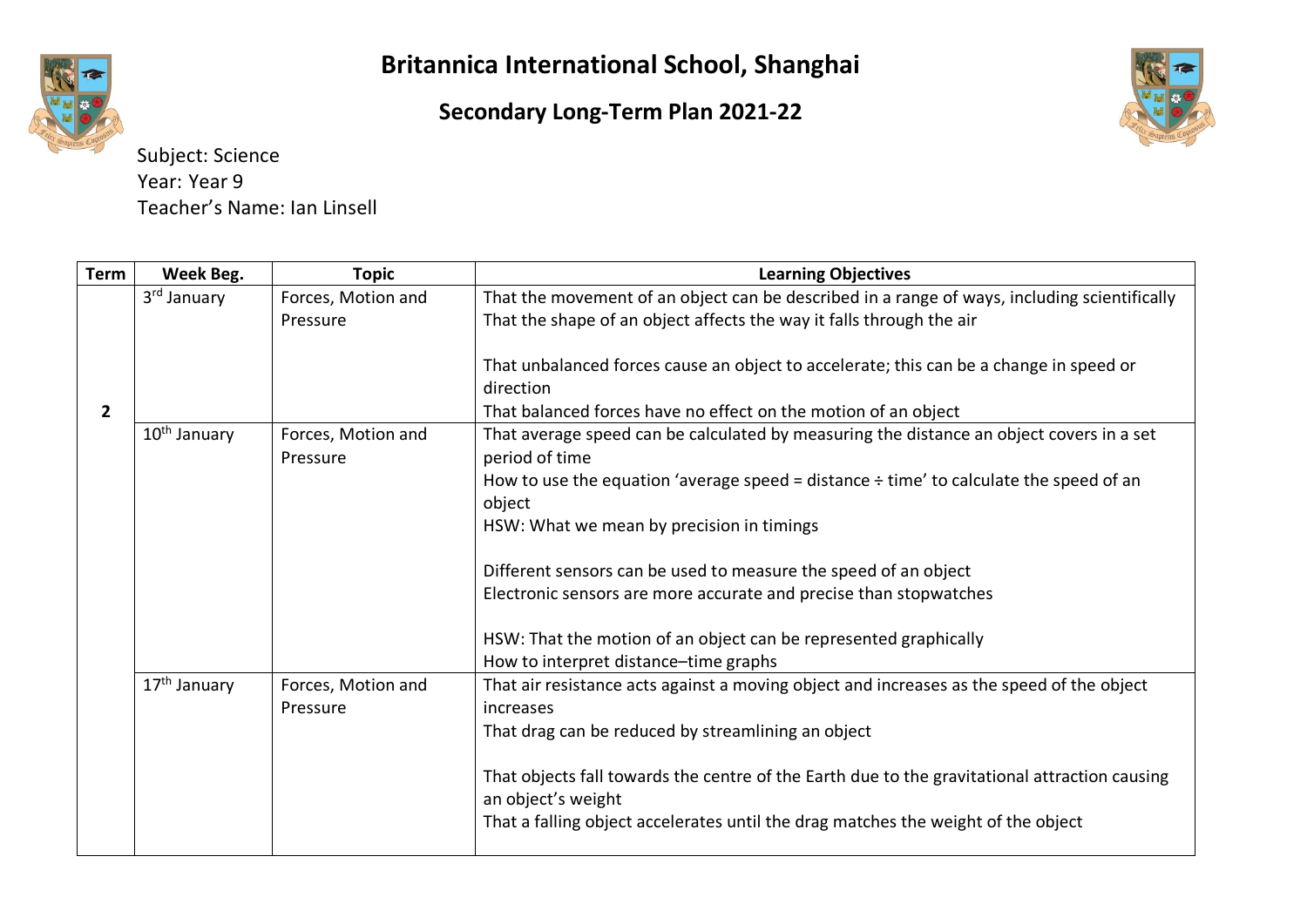





Subject: Science Year: Year 9 Teacher's Name: Ian Linsell

|                           |                           | That a force produces pressure when it acts over an area                                      |
|---------------------------|---------------------------|-----------------------------------------------------------------------------------------------|
|                           |                           | The size of the pressure is equal to the force divided by the area it acts over               |
| 24 <sup>th</sup> January  | Forces, Motion and        | The deeper into a liquid (or gas) the higher the pressure inside that liquid                  |
|                           | Pressure                  | That liquids and gases exert pressure due to their particles hitting the sides of a container |
|                           |                           | producing forces                                                                              |
|                           |                           |                                                                                               |
|                           |                           | That the moment of a force is the force multiplied by the (perpendicular) distance to the     |
|                           |                           | pivot                                                                                         |
|                           |                           | That a lever is balanced when the moments in one direction are equal to the moments in the    |
|                           |                           | other direction (clockwise and anticlockwise)                                                 |
| 14 <sup>th</sup> February | Forces, Motion and        | Revision                                                                                      |
|                           | Pressure                  |                                                                                               |
|                           |                           | End of Unit Test                                                                              |
| 21 <sup>st</sup> February | <b>Chemical Reactions</b> | The difference between a reversible and irreversible change                                   |
|                           |                           | The difference between a chemical reaction and a physical change                              |
|                           |                           | How to record a chemical change                                                               |
|                           |                           |                                                                                               |
|                           |                           | What is combustion                                                                            |
|                           |                           | What the combustion products of wax are                                                       |
| 28 <sup>th</sup> February | <b>Chemical Reactions</b> | What a fuel is                                                                                |
|                           |                           | How to find out how much energy a fuel can transfer                                           |
|                           |                           |                                                                                               |
|                           |                           | How the combustion of fuels might affect the environment                                      |
|                           |                           | The difference between the greenhouse effect and global warming                               |
| 7 <sup>th</sup> March     | <b>Chemical Reactions</b> | What is oxidation                                                                             |
|                           |                           | What the product of oxidation is                                                              |
|                           |                           |                                                                                               |
|                           |                           | What happens when an acid reacts with a metal carbonate                                       |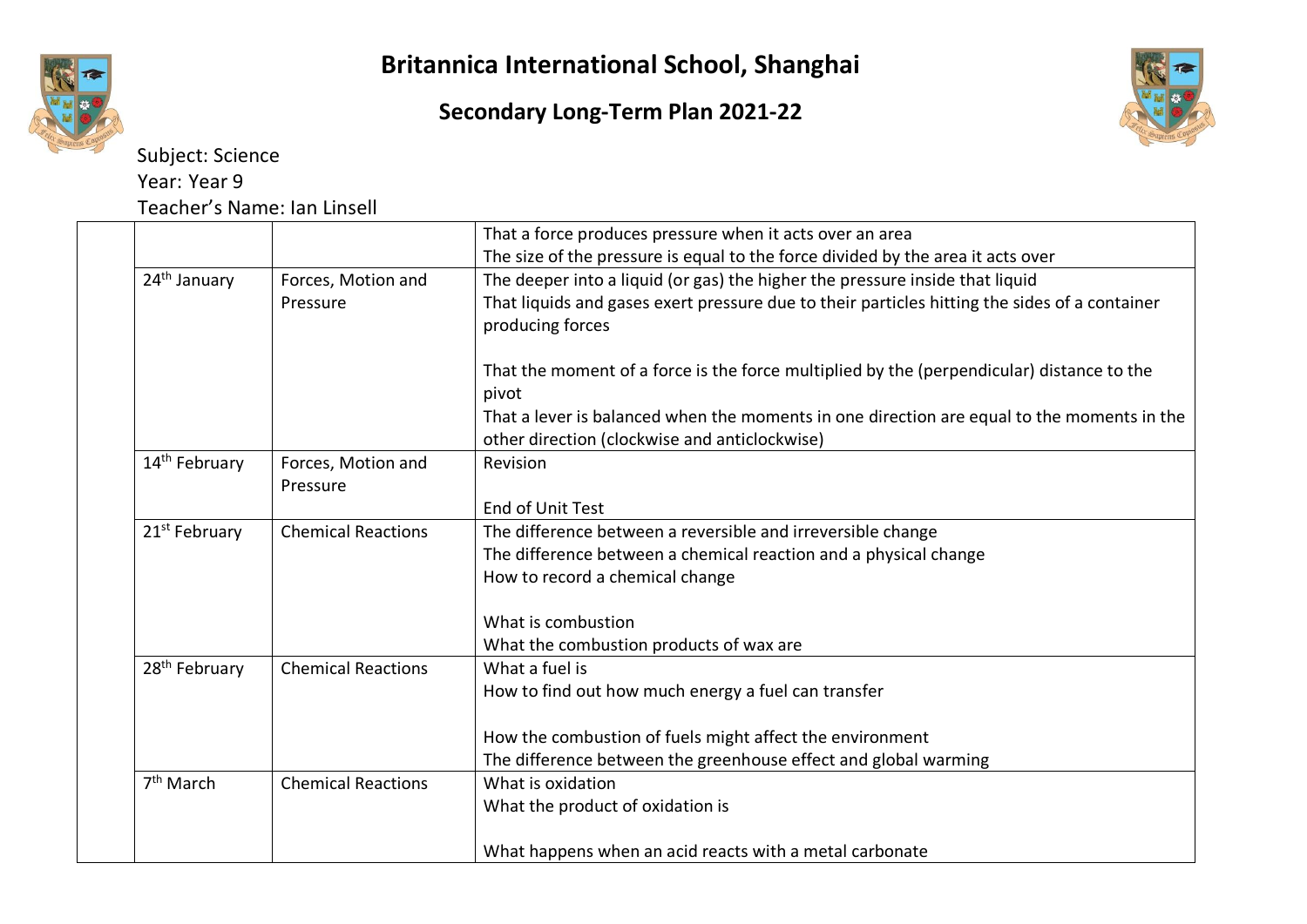



Subject: Science Year: Year 9

Teacher's Name: Ian Linsell

|                        |                           | HSW: That all metal carbonates produce similar products when they react with acid |
|------------------------|---------------------------|-----------------------------------------------------------------------------------|
| 14 <sup>th</sup> March | <b>Chemical Reactions</b> | HSW: The difference between an acid and a base                                    |
|                        |                           | HSW: What is neutralisation                                                       |
|                        |                           | HSW: How to make a salt                                                           |
|                        |                           | What is an exothermic change                                                      |
|                        |                           | What is an endothermic change                                                     |
| 21 <sup>st</sup> March | <b>Chemical Reactions</b> | That mass is conserved during a chemical reaction                                 |
|                        |                           | HSW: The difference between an open and a closed system                           |
| $28th$ March           | <b>END of TERM EXAMS</b>  |                                                                                   |
|                        |                           |                                                                                   |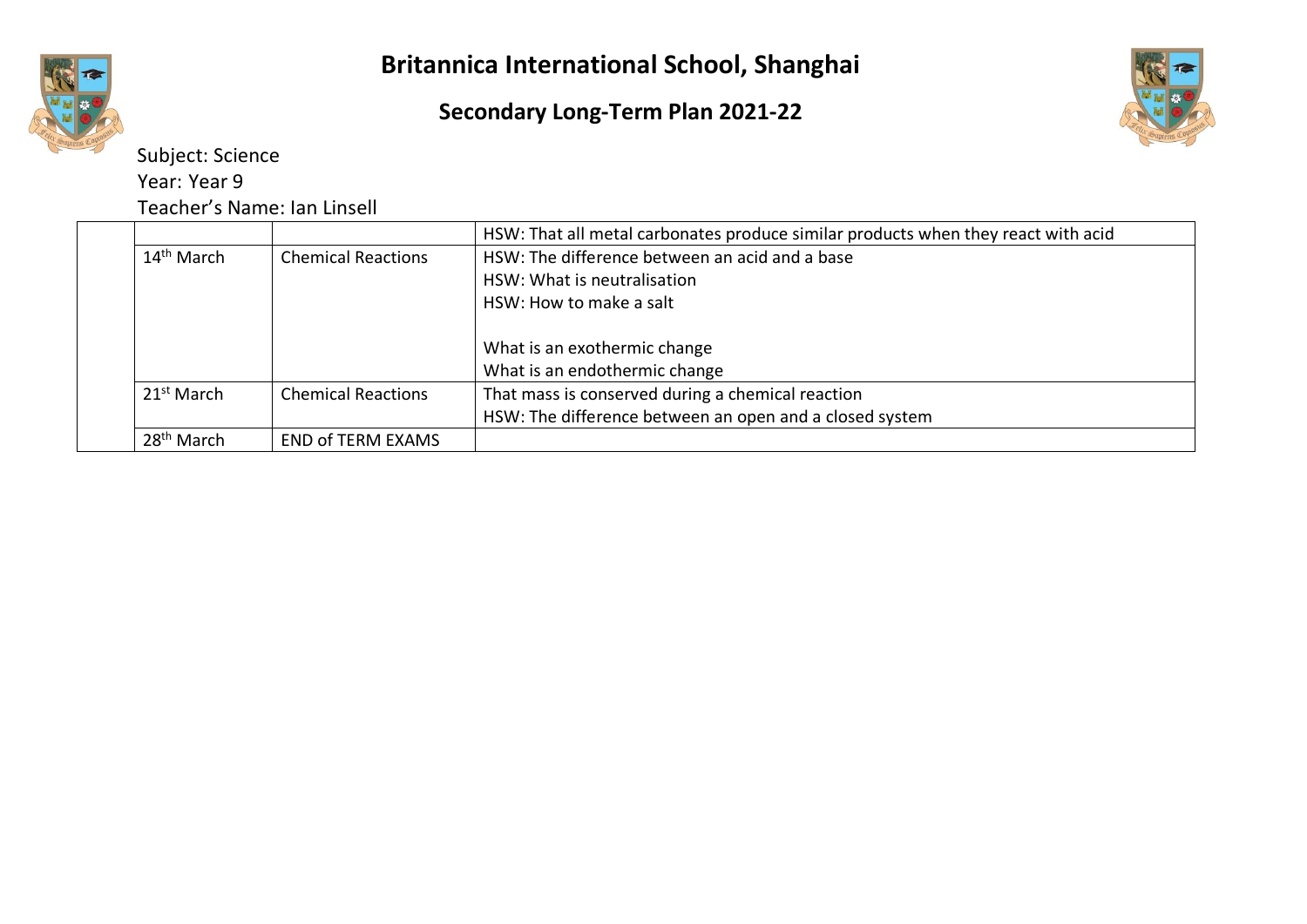### **Secondary Long-Term Plan 2021-22**



Subject: Geography Year: 9 Teacher's Name: Mr. M. L. O'Brien

| Term         | Week Beg.                 | Topic                                 | <b>Learning Objectives</b>                                                                                                                       |
|--------------|---------------------------|---------------------------------------|--------------------------------------------------------------------------------------------------------------------------------------------------|
|              | 3rd January               | Tides and waves                       | Skills Focus: Acquisition of knowledge and key terms relating to the physical environment,<br>understanding natural processes and global issues. |
|              |                           |                                       | What causes waves? How do waves shape the coast?                                                                                                 |
|              | 10 <sup>th</sup> January  | Erosion processes                     | Key Terms: erode, transport, deposit, longshore drift                                                                                            |
| $\mathbf{2}$ | 17 <sup>th</sup> January  | <b>Deposition Processes</b>           | What are these and how are they formed? Beach, bay, headland, cave, arch, stack, stump,<br>wave-cut platform, spit, salt marsh                   |
|              | 24 <sup>th</sup> January  | Weathering                            | Storm surges and examples of weathering                                                                                                          |
|              | 14 <sup>th</sup> February | Climate change and<br>coasts          | Why is the coastline eroding fast? UK case studies                                                                                               |
|              | 21 <sup>st</sup> February | Tourism                               | Case studies and presentations                                                                                                                   |
|              | 28 <sup>th</sup> February | Coastal case studies                  | What kinds of structures do we build, to protect land and homes from the sea?                                                                    |
|              | $7th$ March               | Coastal management<br>decision making | What are government's plans for coastal defences?                                                                                                |
|              | 14 <sup>th</sup> March    | Exam Technique                        | Model answers, questions, peer assessment, scaffolding                                                                                           |
|              | 21 <sup>st</sup> March    | <b>Exam Revision</b>                  | Different techniques for recalling knowledge, timing, essay writing                                                                              |
|              | 28 <sup>th</sup> March    | <b>END of TERM EXAMS</b>              | Invigilation and marking                                                                                                                         |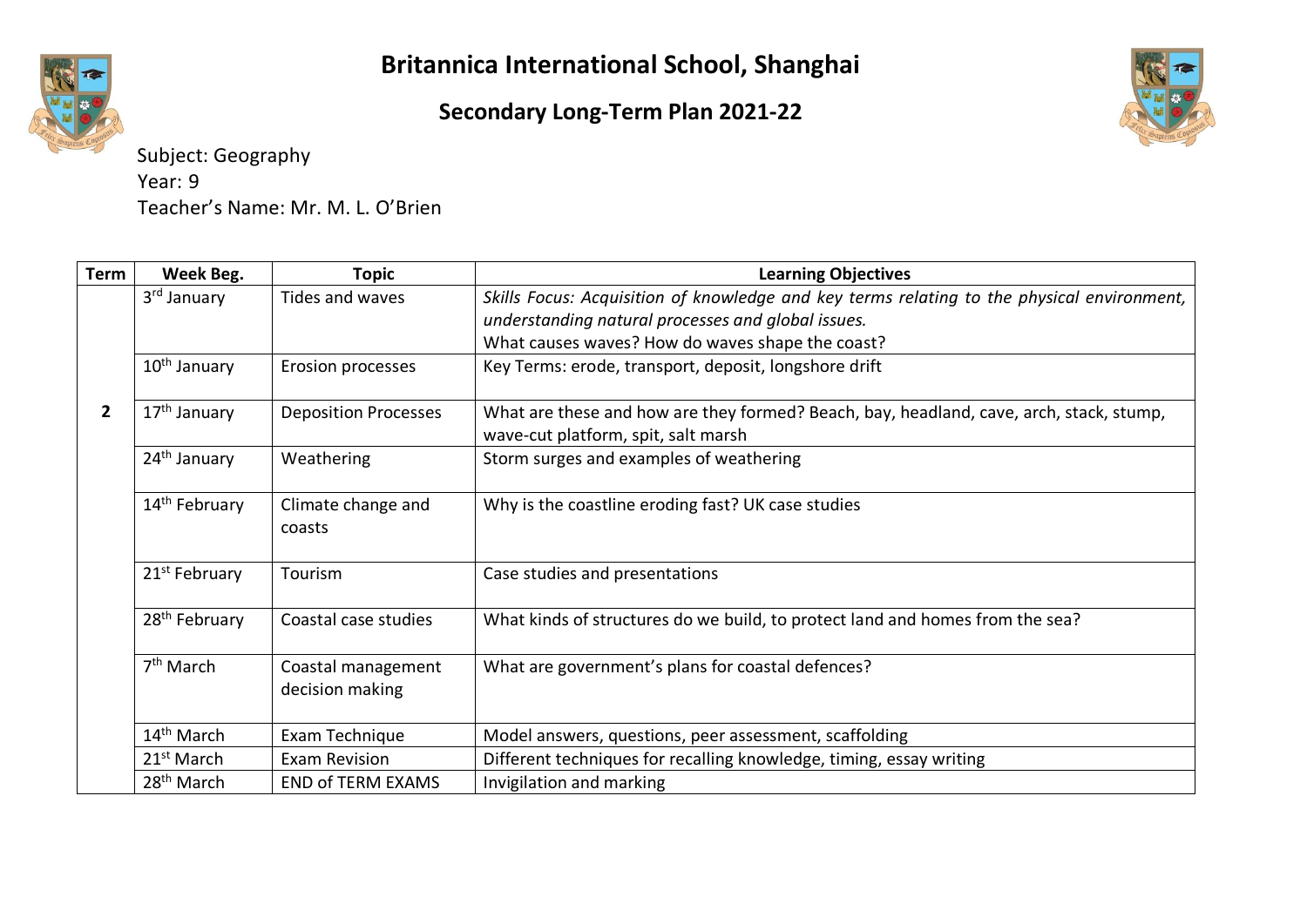### **Secondary Long-Term Plan 2021-22**



Subject: History Year: 9 Teacher's Name: Chris Davis

| Term           | Week Beg.                 | <b>Topic</b>             | <b>Learning Objectives</b>                                                     |
|----------------|---------------------------|--------------------------|--------------------------------------------------------------------------------|
|                | 3rd January               | 1920s-30s                | Examine the achievements of the 'Roaring 20s'                                  |
|                |                           |                          | Explain why the world was in crisis during the 1930s                           |
|                | 10 <sup>th</sup> January  | Causes of WW2            | Explain the main causes of WW2                                                 |
|                |                           |                          | Judge which cause was the most important                                       |
|                | 17 <sup>th</sup> January  | Start of WW2             | Explain why Nazi ideology made another war likely                              |
| $\overline{2}$ |                           |                          | Evaluate the success/failure of appeasements                                   |
|                | 24 <sup>th</sup> January  | 1939-1941                | Investigate why Nazi Germany was so successfully during the early years of WW2 |
|                |                           |                          | Evaluate the Britain's decision to remain in WW2                               |
|                | 14 <sup>th</sup> February | Barbarossa               | Explain why Nazi Germany decided to invade the USSR                            |
|                |                           |                          | Investigate the extent to which the invasion was a success using evidence      |
|                | 21 <sup>st</sup> February | Pearl Harbor             | Examine the context of growing tensions between Japan and the USA              |
|                |                           |                          | Explain why Japan decided to attack the USA                                    |
|                | 28 <sup>th</sup> February | Eastern Front and D-Day  | Investigate one of the major events of 1942-45                                 |
|                |                           |                          | Argue for the importance of an event before the class                          |
|                | 7 <sup>th</sup> March     | War in the Pacific       | Investigate the effects of the atomic bombings of Japan                        |
|                |                           |                          | Judge whether the bombings were justified                                      |
|                | $14th$ March              | Why did the Allies win?  | Evaluate the reasons for the Allied victory in WW2                             |
|                |                           |                          | Describe the aftermath of WW2                                                  |
|                | 21 <sup>st</sup> March    | Review                   | N/A                                                                            |
|                | 28 <sup>th</sup> March    | <b>END of TERM EXAMS</b> | N/A                                                                            |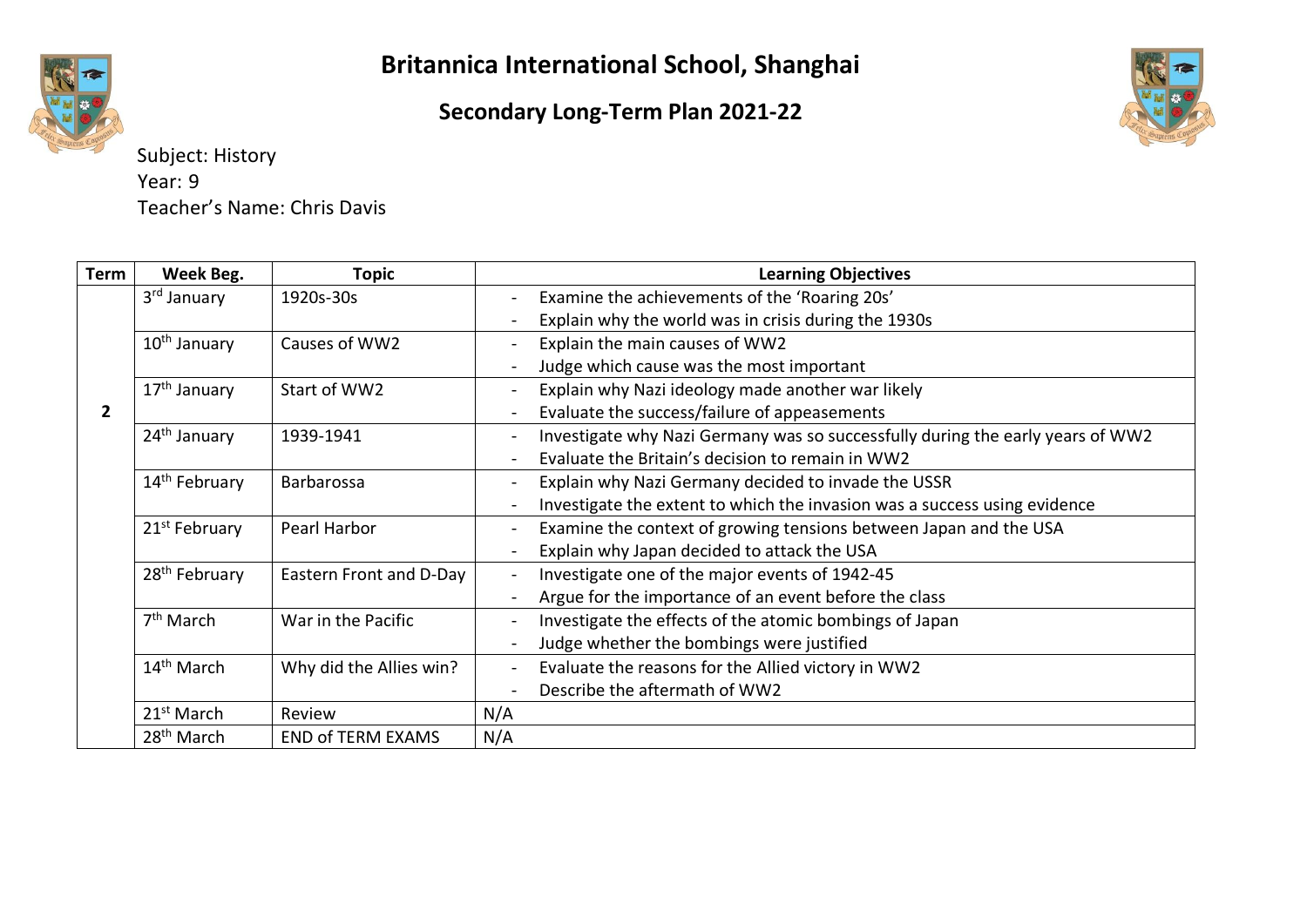### **Secondary Long-Term Plan 2021-22**



Subject: Art & Design Year: 9 Teacher's Name: Ineke Oosthuizen

| Term         | Week Beg.                                                                                                       | <b>Topic</b>                                                                                          | <b>Learning Objectives</b>                                                                                                                                                                                                                                            |                                                    |                                                                              |
|--------------|-----------------------------------------------------------------------------------------------------------------|-------------------------------------------------------------------------------------------------------|-----------------------------------------------------------------------------------------------------------------------------------------------------------------------------------------------------------------------------------------------------------------------|----------------------------------------------------|------------------------------------------------------------------------------|
|              | 3 <sup>rd</sup> January<br>10 <sup>th</sup> January<br>17 <sup>th</sup> January                                 | Print making<br>Henri Matisse – Lino<br>carving                                                       | The students are introduced to 'lino' carving and printing. They learn about Matisse's lino<br>carvings and stencil work.                                                                                                                                             |                                                    |                                                                              |
|              |                                                                                                                 |                                                                                                       |                                                                                                                                                                                                                                                                       | <b>Art Elements:</b>                               | <b>Art Principles:</b>                                                       |
| $\mathbf{2}$ |                                                                                                                 |                                                                                                       |                                                                                                                                                                                                                                                                       | Line<br>Shape & Form<br>Space<br>Texture<br>Colour | Proportion<br>Pattern<br>Emphasis<br>Variety<br>Balance<br>Rhythm & Movement |
|              |                                                                                                                 |                                                                                                       | <b>Practical:</b><br>Applying their knowledge of the elements and principles to their work the students design<br>and carve designs inspired by the work of Matisse.                                                                                                  |                                                    |                                                                              |
|              | 24 <sup>th</sup> January<br>14 <sup>th</sup> February<br>21 <sup>st</sup> February<br>28 <sup>th</sup> February | Introduction to Art<br>Nouveau<br>Introduction to<br>Alphonse Mucha<br>Introduction to<br>Lithography | The students will learn about Alphonse Mucha and his famous Art Nouveau poster designs.<br><b>Practical:</b><br>Students will design and create posters of a female role model replicating the style of<br>Alphonse Mucha using the lithography and other techniques. |                                                    |                                                                              |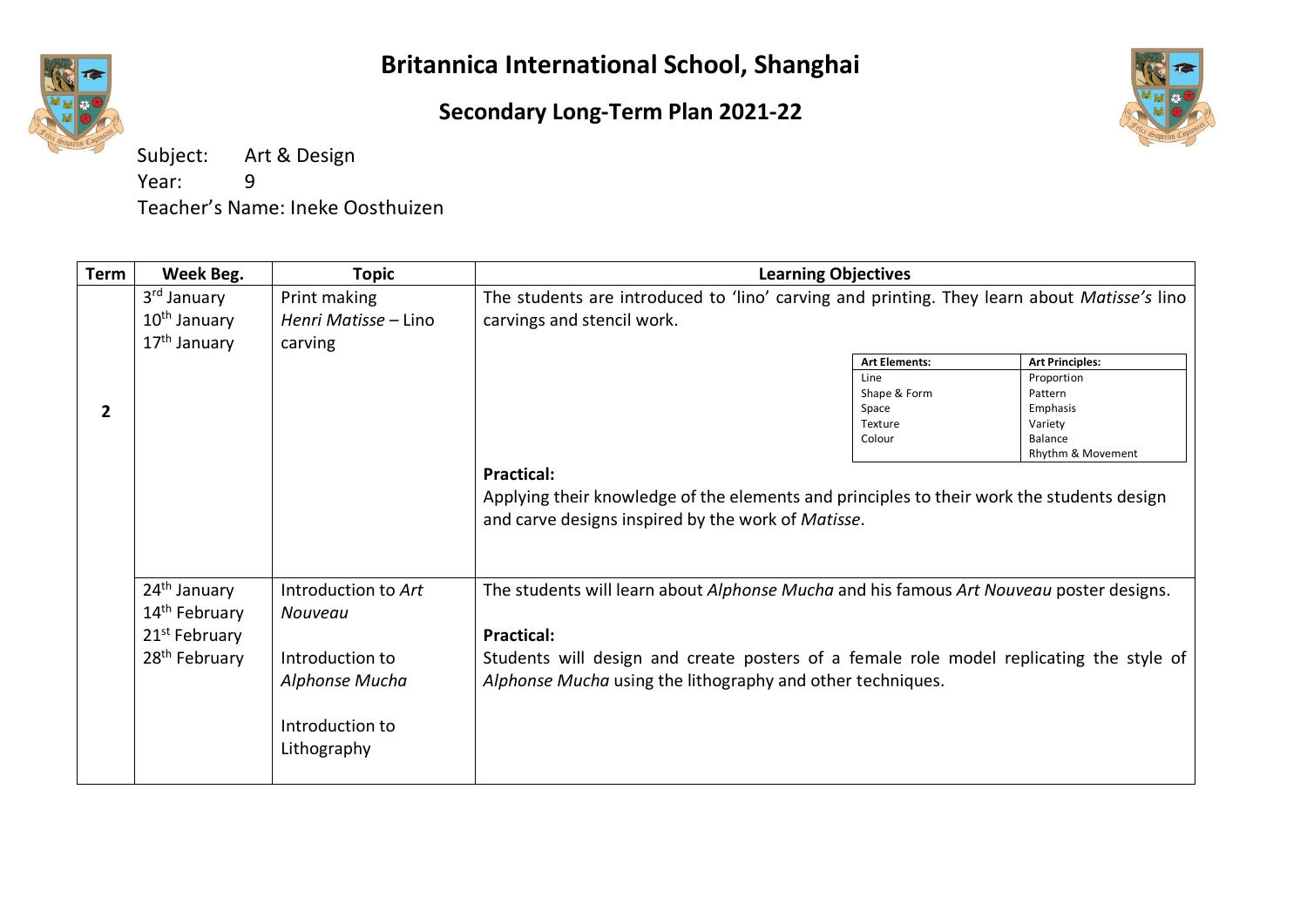

### **Secondary Long-Term Plan 2021-22**



Subject: Art & Design

Year: 9

Teacher's Name: Ineke Oosthuizen

| 7 <sup>th</sup> March  | Introduction to    | The students will learn about Cuban propaganda posters and touch on the brief history of the |
|------------------------|--------------------|----------------------------------------------------------------------------------------------|
| 14 <sup>th</sup> March | historical Cuban   | Cuban cold war.                                                                              |
| 21 <sup>st</sup> March | Propaganda posters |                                                                                              |
| 28 <sup>th</sup> March |                    | The students will write a 300 - 500-word summary on a Cuban Cold War Propaganda artist.      |
|                        |                    |                                                                                              |
|                        |                    | <b>Practical:</b>                                                                            |
|                        |                    | The students plan and create posters based on Cuban Propaganda Art.                          |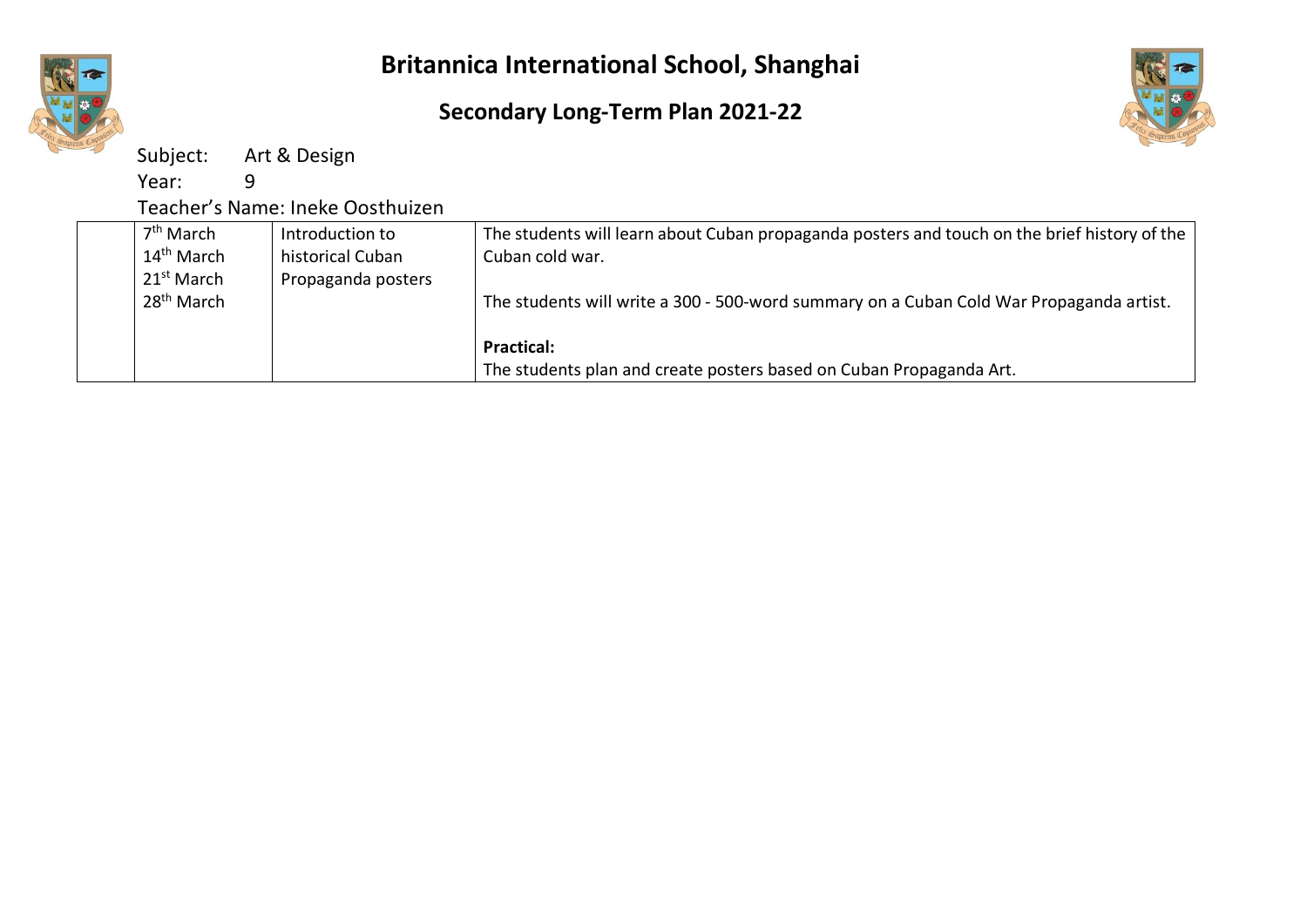### **Secondary Long-Term Plan 2021-22**



Subject: Computer Science Year: 9 Teacher's Name: Laurence Bell

| Term           | Week Beg.                 | <b>Topic</b>                      | <b>Learning Objectives</b>                                                                      |
|----------------|---------------------------|-----------------------------------|-------------------------------------------------------------------------------------------------|
|                | 3 <sup>rd</sup> January   | Video/Sound                       | Holiday                                                                                         |
|                |                           | <b>Editor/Narration:</b>          |                                                                                                 |
|                | 10 <sup>th</sup> January  | Video/Sound                       | Bss to collect graphics and moving graphic backgrounds.                                         |
|                |                           | <b>Editor/Narration:</b>          | Record narration.                                                                               |
|                | 17 <sup>th</sup> January  | Video/Sound                       | Cont                                                                                            |
| $\overline{2}$ |                           | <b>Editor/Narration:</b>          | <b>Edit timeline</b>                                                                            |
|                | 24 <sup>th</sup> January  | Video/Sound                       | ContEdit timeline                                                                               |
|                |                           | <b>Editor/Narration:</b>          | Edit timeline Render movie as MP4.                                                              |
|                | 14 <sup>th</sup> February | <b>Introduction to Data Base:</b> | Access: Canvas lesson                                                                           |
|                |                           | <b>Access</b>                     | Teacher to show BSS the module in Canvas and walk through with them. Students to start activity |
|                | 21 <sup>st</sup> February | <b>Introduction to Data Base:</b> | Open Canvas and go to above assignment                                                          |
|                |                           | <b>Access</b>                     | Teacher to walk BSS through.                                                                    |
|                |                           |                                   | BSS to complete the activity.                                                                   |
|                | 28 <sup>th</sup> February | <b>Introduction to Data Base:</b> | ContOpen Canvas and go to above assignment                                                      |
|                |                           | <b>Access</b>                     | Teacher to walk BSS through.                                                                    |
|                |                           |                                   | BSS to complete the activity.                                                                   |
|                | $7th$ March               | <b>Introduction to Data Base:</b> | ContOpen Canvas and go to above assignment                                                      |
|                |                           | <b>Access</b>                     | Teacher to walk BSS through.                                                                    |
|                |                           |                                   | BSS to complete the activity.                                                                   |
|                | 14 <sup>th</sup> March    | <b>Sustainable cities Cross</b>   | Introduction and walkthrough.                                                                   |
|                |                           | <b>Curricular Geography</b>       | Students to log into Minecraft and explore the environment.                                     |
|                |                           | project                           | Watch video on urban planning, register SWOT analysis.                                          |
|                | 21 <sup>st</sup> March    | <b>Sustainable cities Cross</b>   | On Canvas: CORPORATE IDENTITY                                                                   |
|                |                           | <b>Curricular Geography</b>       | Students a corporate identity for the construction company that will build a sustainable city.  |
|                |                           | project                           | Students to create a group ID for a construction company with LOGO (Adobe Illustrator) and      |
|                |                           |                                   | corporate mission statement.                                                                    |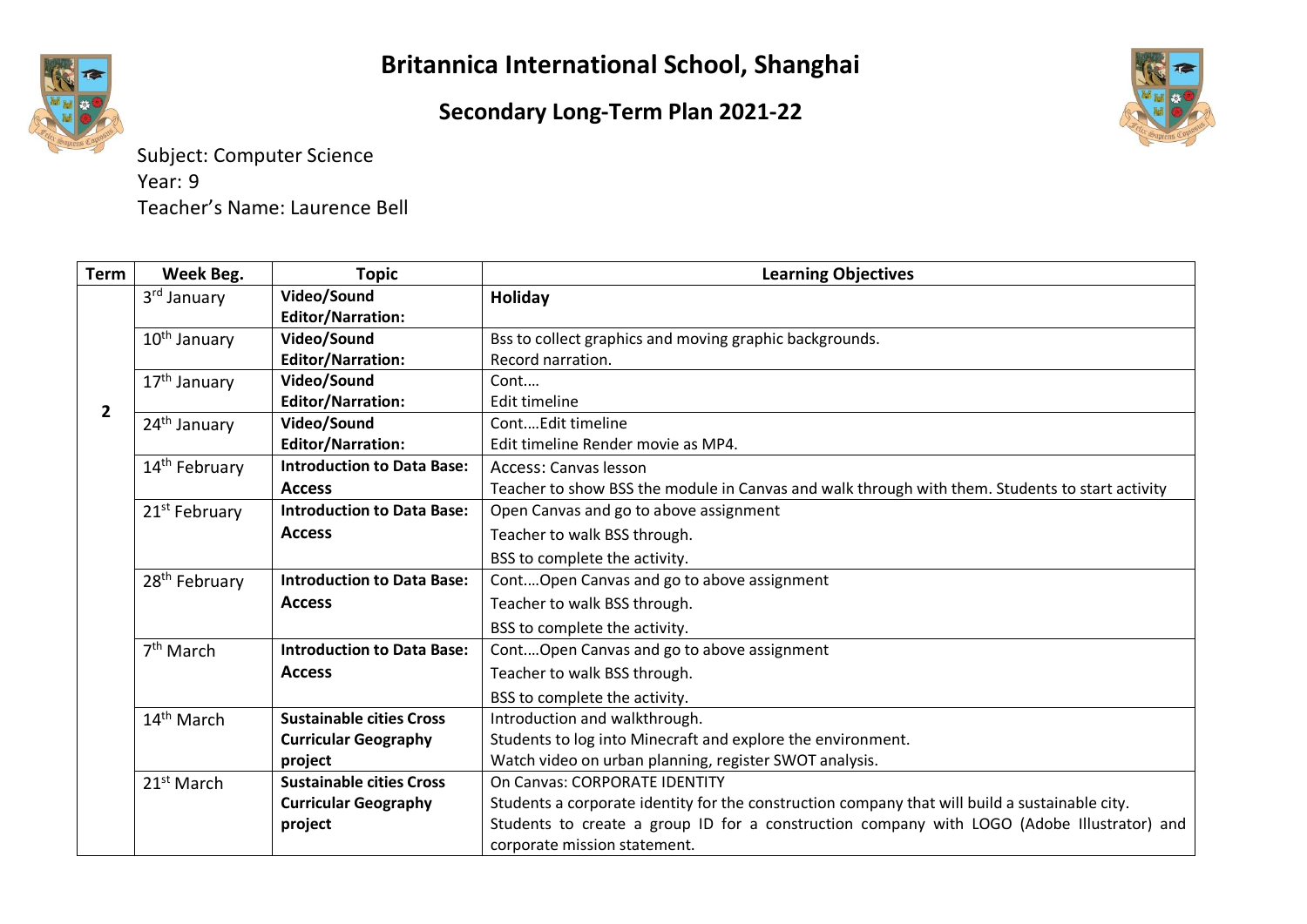



Subject: Computer Science

Year: 9

Teacher's Name: Laurence Bell

|--|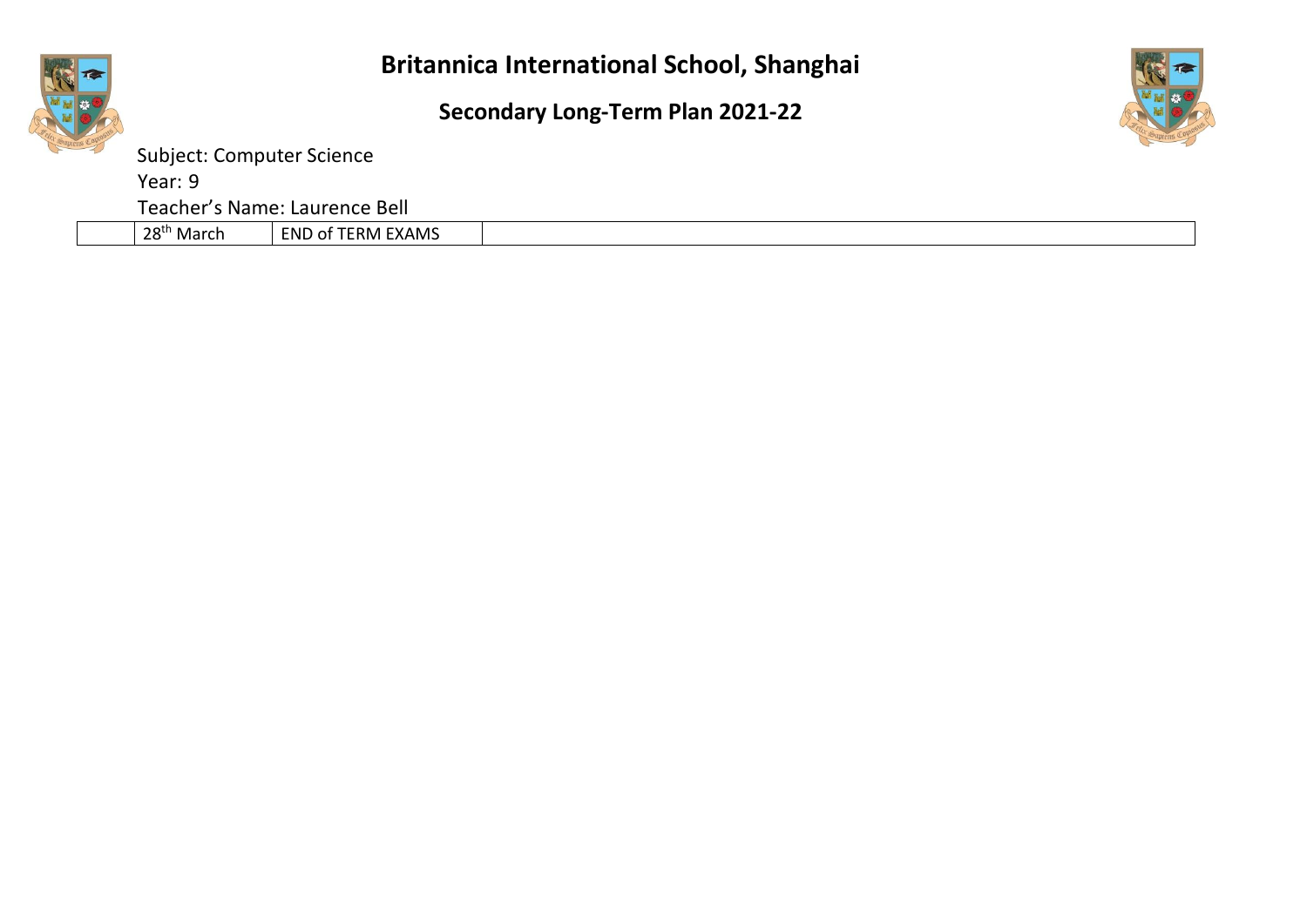### **Secondary Long-Term Plan 2021-22**



Subject: Music Year: 9 Teacher's Name: Richard Dorrington

| Term         | Week Beg.                 | <b>Topic</b>         | <b>Learning Objectives</b>                                                              |
|--------------|---------------------------|----------------------|-----------------------------------------------------------------------------------------|
|              | 3 <sup>rd</sup> January   | <b>Blues Project</b> | Introduction to Blues topic, historical and cultural context. Introduction to walking   |
|              |                           |                      | Bass line and 12 bar blues structure.                                                   |
|              | $10th$ January            | <b>Blues Project</b> | Understanding syncopation in Blues, listening and recognising various elements          |
|              |                           |                      | including improvisation.                                                                |
|              | 17 <sup>th</sup> January  | <b>Blues Project</b> | Playing as part of a duet, LH walking bassline and RH major chords and dominant seventh |
| $\mathbf{2}$ |                           |                      | chords.                                                                                 |
|              | 24 <sup>th</sup> January  | <b>Blues Project</b> | Practicing as part of a duet, playing both roles and understanding musicianship and     |
|              |                           |                      | timing.                                                                                 |
|              | 14 <sup>th</sup> February | <b>Blues</b>         | Improvising using minor pentatonic and blues scale over a 12-bar blues walking bass     |
|              |                           |                      | line.                                                                                   |
|              | 21 <sup>st</sup> February | Samba                | Introduction to Samba Drumming, instruments and rhythms/Background and                  |
|              |                           |                      | historical context.                                                                     |
|              | 28 <sup>th</sup> February | Samba                | Continuation of historical and cultural context. Opportunity to play each instrument    |
|              |                           |                      | involved with Samba Percussion playing.                                                 |
|              | 7 <sup>th</sup> March     | Samba                | Second whole class Samba Bateria, with various sections included.                       |
|              | $14th$ March              | Samba                | Improvised solos added to whole class samba                                             |
|              | 21 <sup>st</sup> March    | Samba                | Form groups within the class and work towards a performance.                            |
|              | 28 <sup>th</sup> March    | Samba                | Perform final performance to the rest of the class.                                     |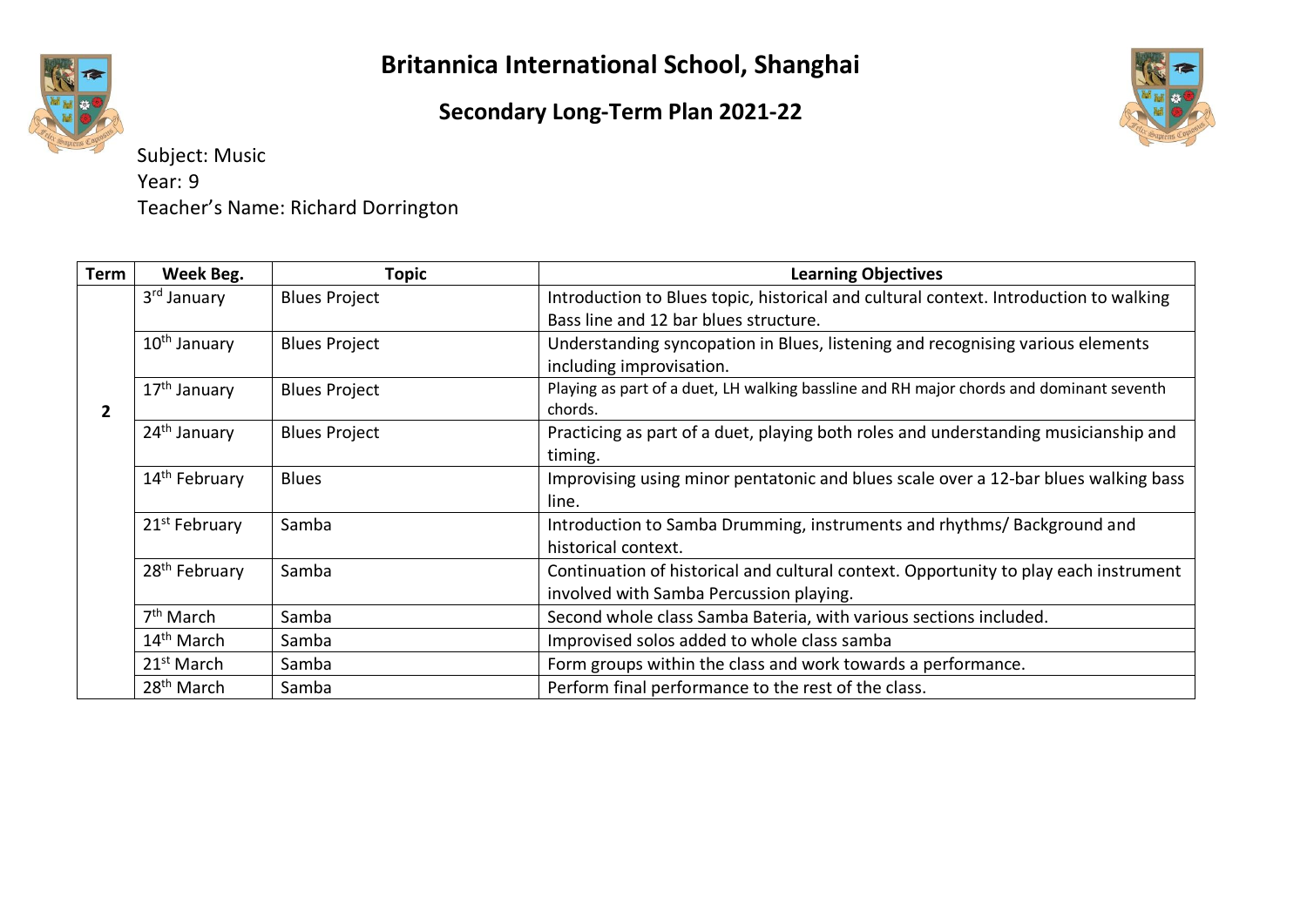## **Secondary Long-Term Plan 2021-22**



Subject: Physical Education Year: 8 & 9 Teacher's Name: Ashley Nicholas & Anthony Chevrier

| <b>Term</b>  | Week Beg.                 | <b>Topic</b>                 | <b>Learning Objectives</b>                                                                    |
|--------------|---------------------------|------------------------------|-----------------------------------------------------------------------------------------------|
|              | 3 <sup>rd</sup> January   | <b>Athletics</b>             | To learn the safety aspects when performing, e.g., how to land, warm up properly as well as   |
|              |                           |                              | learn how to perform a basic accurate legal jump with consistent distance. To develop         |
|              |                           |                              | knowledge and understanding on how to measure accurately and improve distance.                |
|              | 10 <sup>th</sup> January  | Athletics                    | To learn how to evaluate own and others performance and provide constructive feedback to      |
|              |                           |                              | improve performance.                                                                          |
| $\mathbf{2}$ | 17 <sup>th</sup> January  | Swimming                     | To learn the safety rules and procedures for using the Britannica pool as well as develop the |
|              |                           |                              | front crawl technique over short distances and understand two different shapes for entering   |
|              |                           |                              | deep water.                                                                                   |
|              | 24 <sup>th</sup> January  | Swimming                     | To learn how interval training can be used to w/up in swimming. To develop the basic back     |
|              |                           |                              | crawl start leading into leg kick as well as basic sculling action over short distances.      |
|              | 14 <sup>th</sup> February | Swimming                     | To learn the key teaching points for back crawl arm action as well as develop the arm         |
|              |                           |                              | technique for back stroke over short distances.                                               |
|              | 21 <sup>st</sup> February | Swimming                     | Too understand the importance of "turning feet out" for swimming breaststroke. To learn       |
|              |                           |                              | the key teaching points for swimming breaststroke leg action as well as understand a          |
|              |                           |                              | method of jumping into water whilst keeping the head above water.                             |
|              | 28 <sup>th</sup> February | Swimming                     | To learn several methods for treading water as well as understand the favourite method of     |
|              |                           |                              | treading water. To learn about the different methods which help maintain body heat in         |
|              |                           |                              | water.                                                                                        |
|              | 7 <sup>th</sup> March     | Swimming                     | To develop the 25m Back crawl with good technique as well as basic surface diving action      |
|              |                           |                              | into deep water. To learn the key teaching points for swimming Breaststroke as well as        |
|              |                           |                              | understanding the names and locations of several main muscle groups.                          |
|              | 14 <sup>th</sup> March    | <b>Striking and Fielding</b> | To learn how to adapt and develop skills as well as apply more specific techniques in         |
|              |                           |                              | activities in order to improve consistency, quality and use of techniques for a specific      |
|              |                           |                              | purpose.                                                                                      |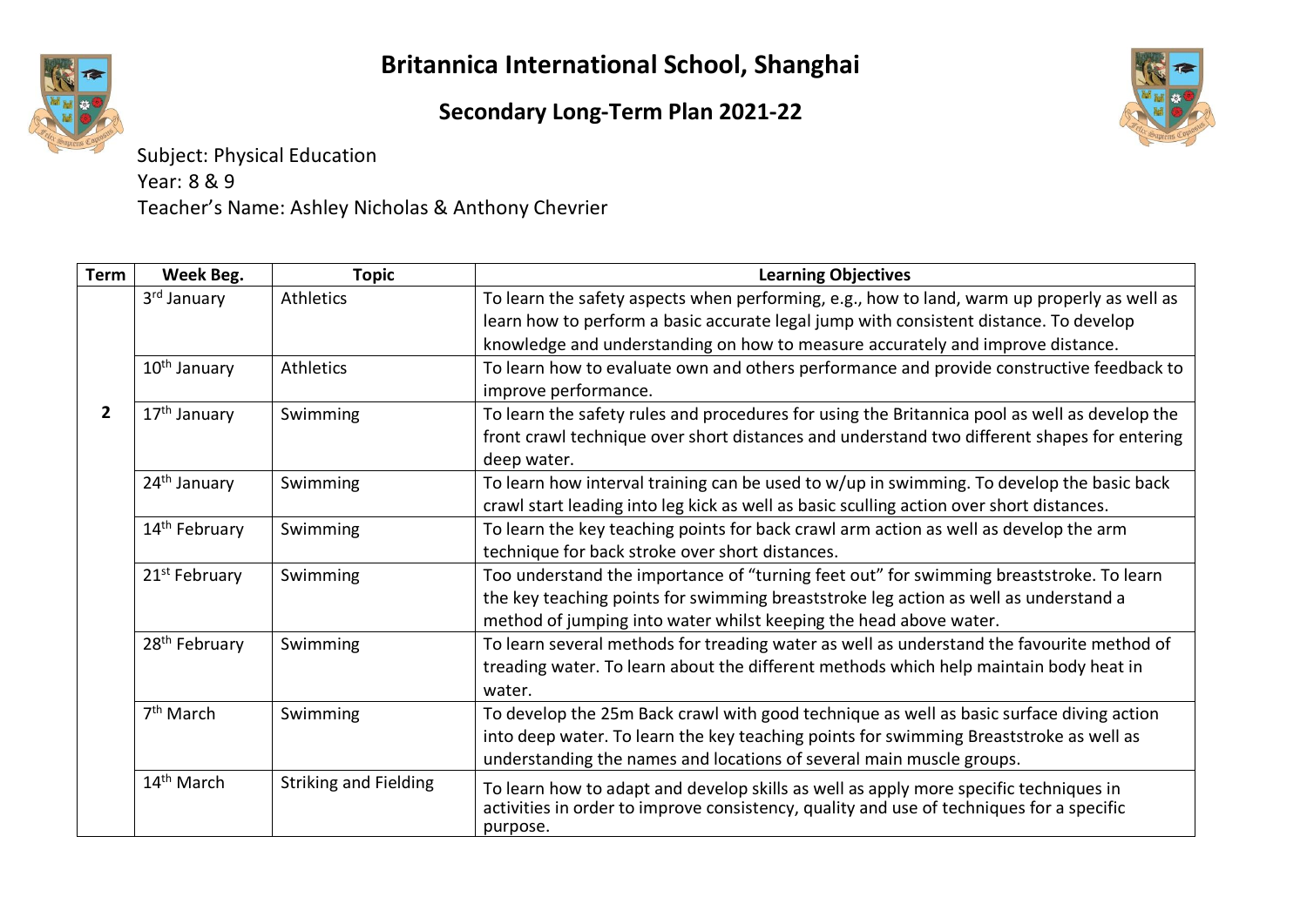

Subject: Physical Education

Year: 8 & 9

Teacher's Name: Ashley Nicholas & Anthony Chevrier

| 21 <sup>st</sup> March | <b>Striking and Fielding</b> | To learn how to apply strategic and tactical principles more effectively in familiar situations<br>as well as anticipate and respond to situations. |
|------------------------|------------------------------|-----------------------------------------------------------------------------------------------------------------------------------------------------|
|                        |                              |                                                                                                                                                     |
| 28 <sup>th</sup> March | <b>END of TERM EXAMS</b>     |                                                                                                                                                     |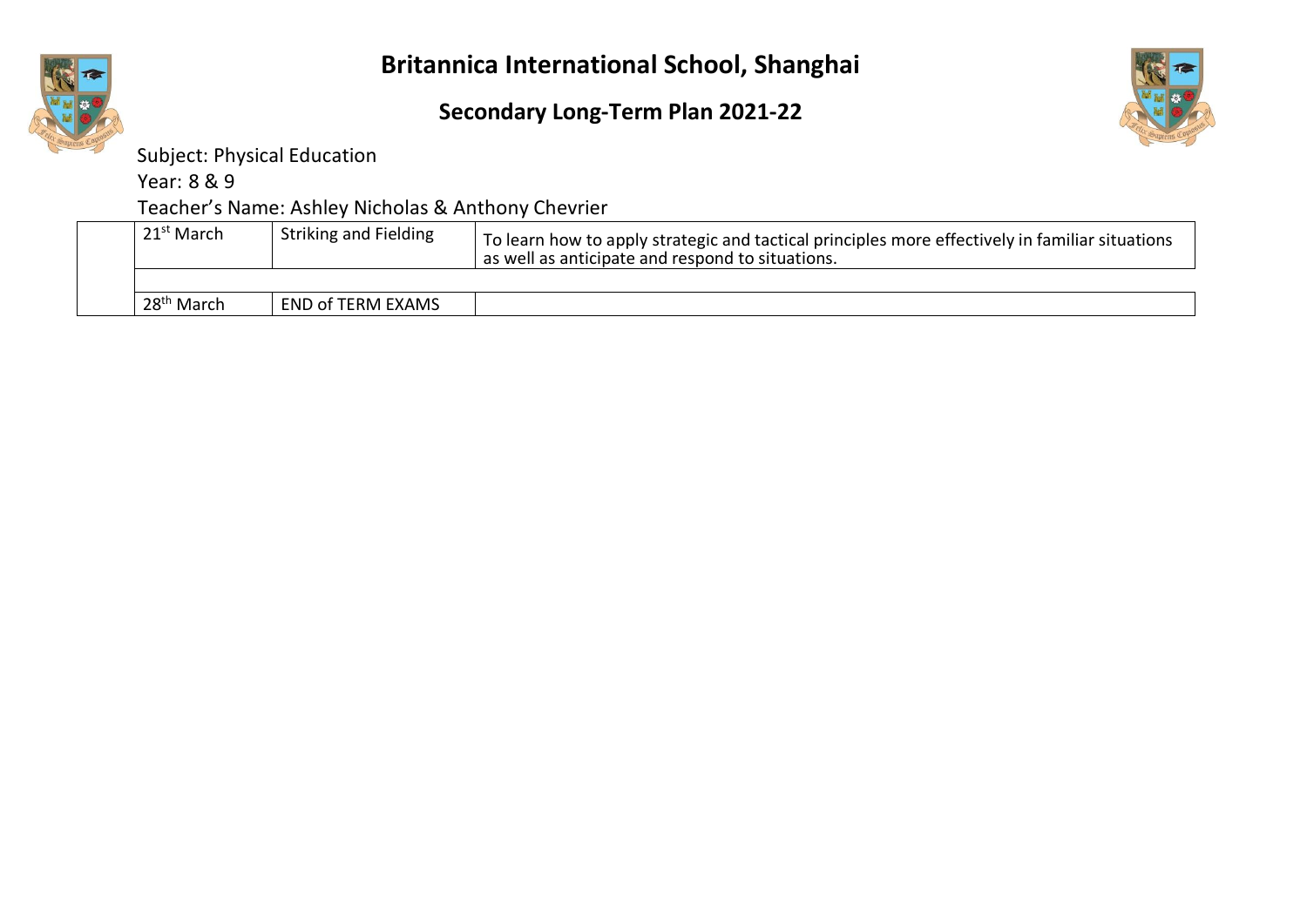### **Secondary Long-Term Plan 2021-22**



Subject: Mandarin

| Year: Y9 Native            |  |
|----------------------------|--|
| Teacher's Name: Helen Zhao |  |

| <b>Term</b>  | Week Beg.                 | <b>Topic</b>     | <b>Learning Objectives</b>                                                                                                                                                                                                                                                        |
|--------------|---------------------------|------------------|-----------------------------------------------------------------------------------------------------------------------------------------------------------------------------------------------------------------------------------------------------------------------------------|
| $\mathbf{2}$ | 3 <sup>rd</sup> January   | 描述类文体相关知识<br>的介绍 | 学习什么是描述类文体?<br>了解描述类文体的相关知识<br>尝试运用相关的知识 分析文章和习作<br>The meaning of descriptive style ?<br>Understand the relevant knowledge of descriptive styles<br>Try to use relevant knowledge to analyze articles and assignments                                                            |
|              | 10 <sup>th</sup> January  | 《昆明的雨》           | 1.了解昆明雨的特点。<br>2. 体会作者平淡自然的语言风格。<br>3. 学习作者通过拾取生活中的琐细事物表情达意的写作手法。<br>1. Understand the characteristics of Kunming Rain.<br>2. Experience the author's plain and natural language style.<br>3. Learn how the author expresses his meaning by picking up the trivial things in life |
|              | 17 <sup>th</sup> January  | 《昆明的雨》           | 尝试发现身边的琐细事物来完成习作<br>Try to discover the trivial things around you to complete the assignment                                                                                                                                                                                      |
|              | 24 <sup>th</sup> January  | Chinese new year |                                                                                                                                                                                                                                                                                   |
|              | 14 <sup>th</sup> February | 《白杨礼赞》           | 1.理解托物言志的写法, 体会白杨树的象征意义。<br>2.理解本文的抒情线索, 学习散文状物抒情的写法。<br>1. Understand the writing method of Tuwuyanzhi and appreciate the symbolic meaning of<br>poplar trees.<br>2. Understand the lyrical clues in this article and learn how to write lyrical prose                           |
|              | 21 <sup>st</sup> February | 《安塞腰鼓》           | 1. 词语积累。理解文章内容。ロ<br>2. 理解排比、反复句子的含义及作用。                                                                                                                                                                                                                                           |